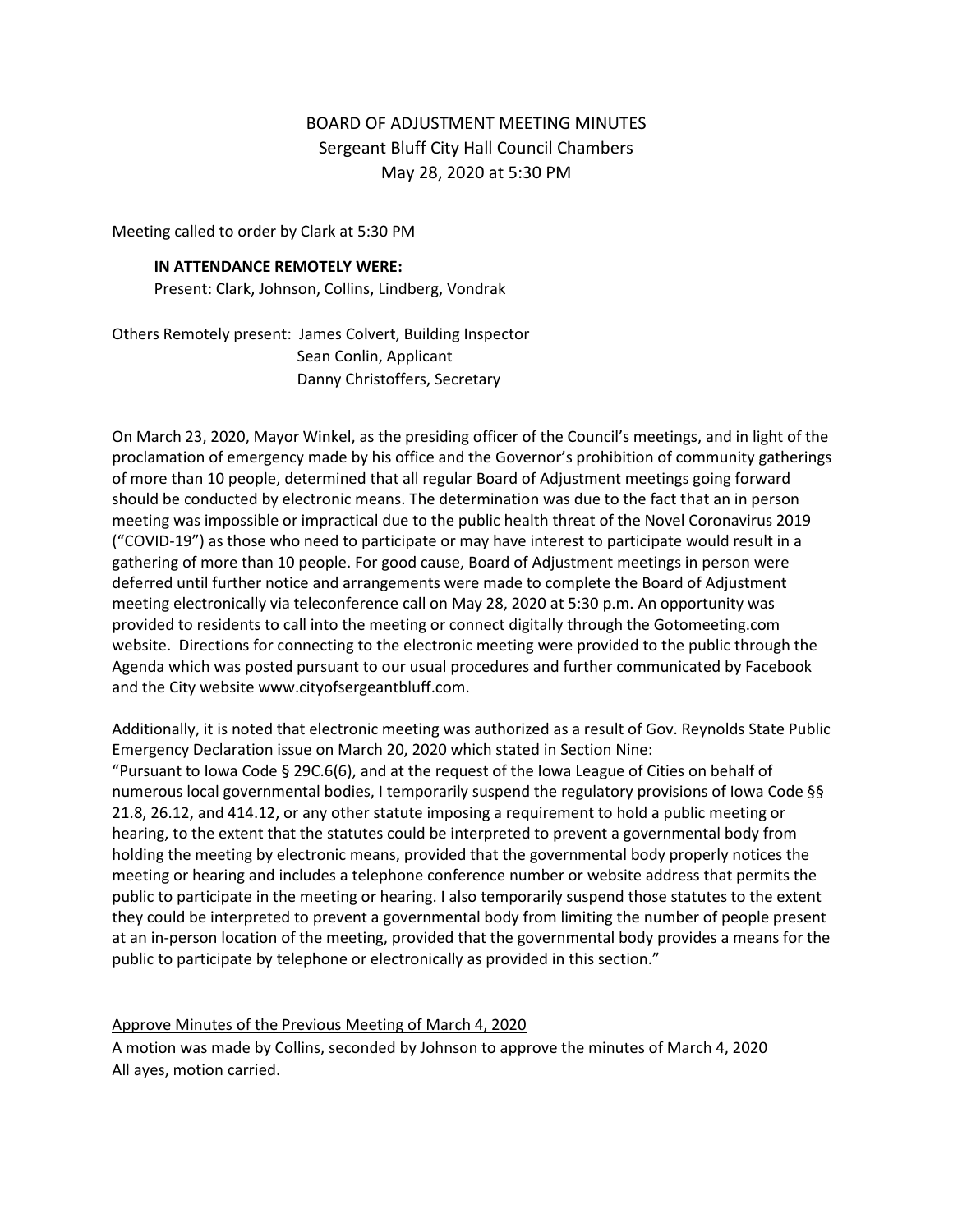Public Hearing – Conditional Use Permit – 920 S Lewis Blvd (part of the lot located at 1000 S Lewis Blvd) A Public Hearing was scheduled to consider a conditional use permit application submitted by Sean Conlin. The use type requested pursuant to Ordinance 165B.09 under the Land Use Categories/Matrix for ML (Light Manufacturing) is "Health clubs and spas, including YMCA's and YWCA's" which is "allowed upon approval of a conditional use permit."

The proposed use would be to have a "Community based fitness and wellness facility."

A motion was made by Lindberg, seconded by Johnson to open the public hearing at 5:34 pm.

Garry Clark read and reviewed the Conditional Use Permit application submitted by Sean Conlin.

Danny Christoffers said that there was no audience was present in the electronic teleconference. He said that he received no comments or questions except for the recommendation letter from the Planning & Zoning Commission.

James Colvert said that there have been some conflicts with the facility being in use while the Governors Proclamation ordered gyms to be closed. Those issues have been worked out. He would still recommend that the place of business be allowed in this location, it's a great opportunity for residents to have this location to visit.

There was discussion about the type of outdoor exercise that would occur at this facility and whether or not there would be ADA compliant parking. Possible screening of the outdoor exercise area was considered in the discussion and the applicant said that the parking would be ADA compliant.

Garry Clark said that the conditions should be that ADA compliant parking and if there is an outdoor exercise area there should have a screened fence for the area along Highway 75.

A motion was made by Lindberg, seconded by Collins to close the public hearing at 5:52 pm. All ayes, motion carried.

Garry Clark said that the Planning & Zoning Commission recommended this conditional use permit with conditions.

A motion was made by Johnson, seconded by Lindberg to approve the Conditional Permit Application submitted by Sean Conlin for a "Community based fitness and wellness facility." which was requested pursuant to Ordinance 165B.09 under the Land Use Categories/Matrix for ML (Light Manufacturing) under "Health clubs and spas, including YMCA's and YWCA's" with the conditions that the applicant provided marked spaces that are ADA compliant and if an outdoor exercise area is established, screened fencing will be required to be installed within 6 months.

The permit would be for the area more generally described as 920 S Lewis Blvd (part of the lot located at 1000 Lewis Blvd) the parcel of land described as:

PARCEL NUMBER: 884730127002

EX NLY 500 FT OF AN IRREG TCT E OF HWY 75 NE NW AND N OF CO RD & E OF HWY 75 & EX TRI TCT  $@$ INTERSECTION OF CO RD & HWY 75 BEING 77. 31' ON E X 75' ON W X 69.58' ON N SE NW 30-88-47